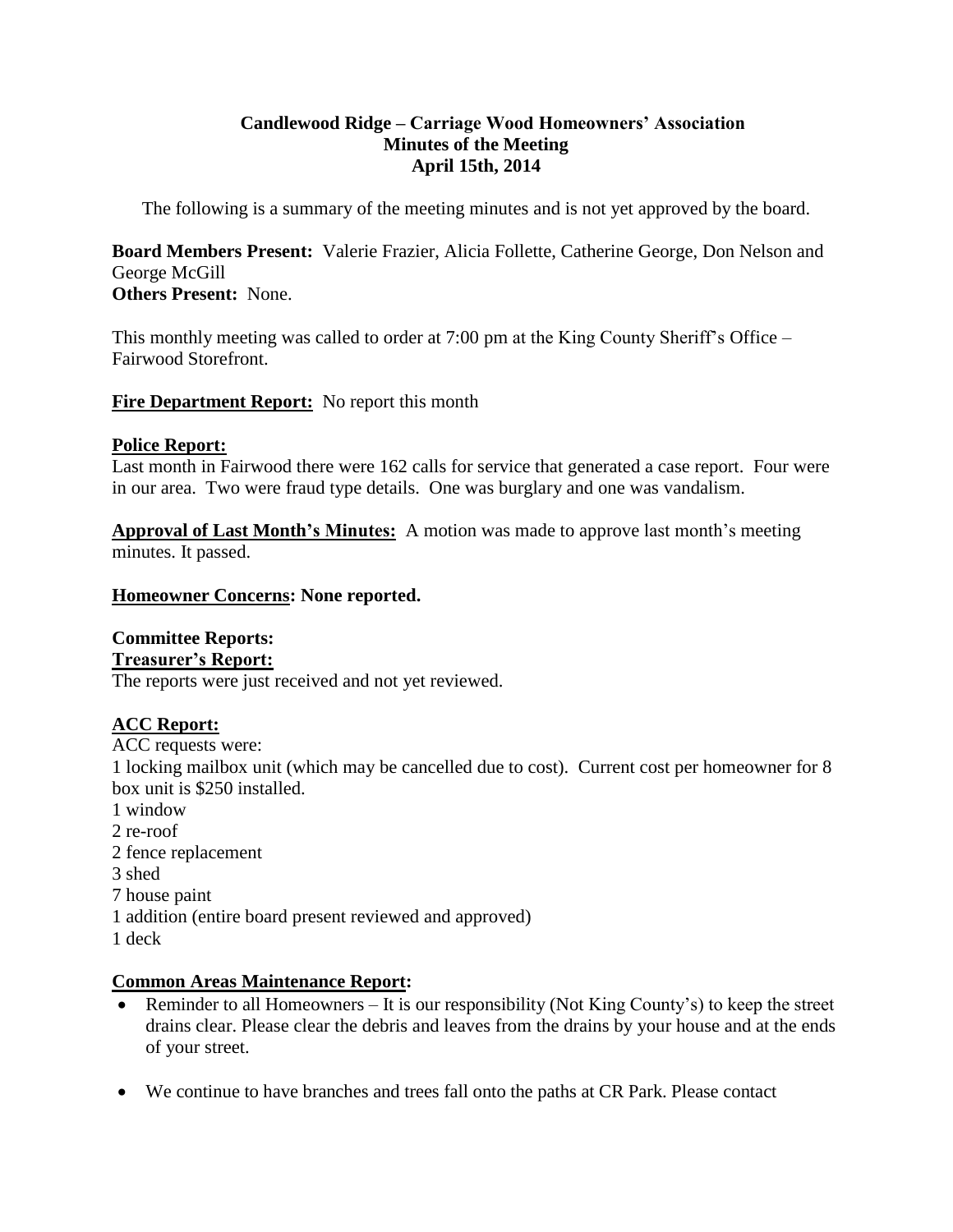me at [commonareas@crcwhoa.org](mailto:commonareas@crcwhoa.org) or call 425-738-8611 #80 and leave a message if you notice any trees or branches at either park or any of the Common areas or entrances.

- Reminder all dogs must be on leash this is a King County Law as well as our policy in our HOA Parks.
- King County Sheriff Patrols and requests will now be coordinated by the CAM Chair and monthly reports will be submitted before each monthly meeting. Please contact the Board with any areas of concern and we will do our best to accommodate. We have dropped patrol hrs to 12 hrs per month for the Winter. I will probably increase now that Daylight saving time is here.
- We have received a quote for cleaning the 6 Brick Entrance signs at CW and have ordered the work done. I asked Canber to give me a quote for cleaning up litter at CR Park along the walking path and sidewalks. They agreed to do it at no cost to us. They are also going to do a walk through and pick up any litter at the wodded area at CW Park for this weekend's Easter Event.
- I noticed at CR Park what appears to be rain water running from a broken pipe from a street drain. I have contacted King County street water runoff Dept. and they are sending someone out to investigate. King County did come out and they are going to repair at their cost sometime in the next 2 months.
- We intend on starting the modification/repair of our 2 Islands in the next month or 2. First step is the clearing of dirt and any plants in the section we are removing. We have roped off the area that we are removing and have told Canber to start. They plan on doing it in the next week or so.
- Please keep a watch for suspicious Activity and call 911

**Reminder:** Our parks are private parks which exist for the use and enjoyment of HOA residents, their families and guests. They are not public parks. Our park usage rules apply to everyone. Following are some of the rules that have been established to maximize safety, and minimize liability and maintenance cost:

A. Park Hours: 9:00 am to dusk.

B. No Smoking, alcohol, drugs, loud music, golfing, motorized vehicles or **Fireworks**  are allowed.

C. Animals must be leashed and owners are responsible for cleaning up after their animals.

#### **Complaints Negotiations Report:**

No report this month.

#### **Capital Improvement Committee:**

Please contact the board if you have any ideas for Capital Improvements.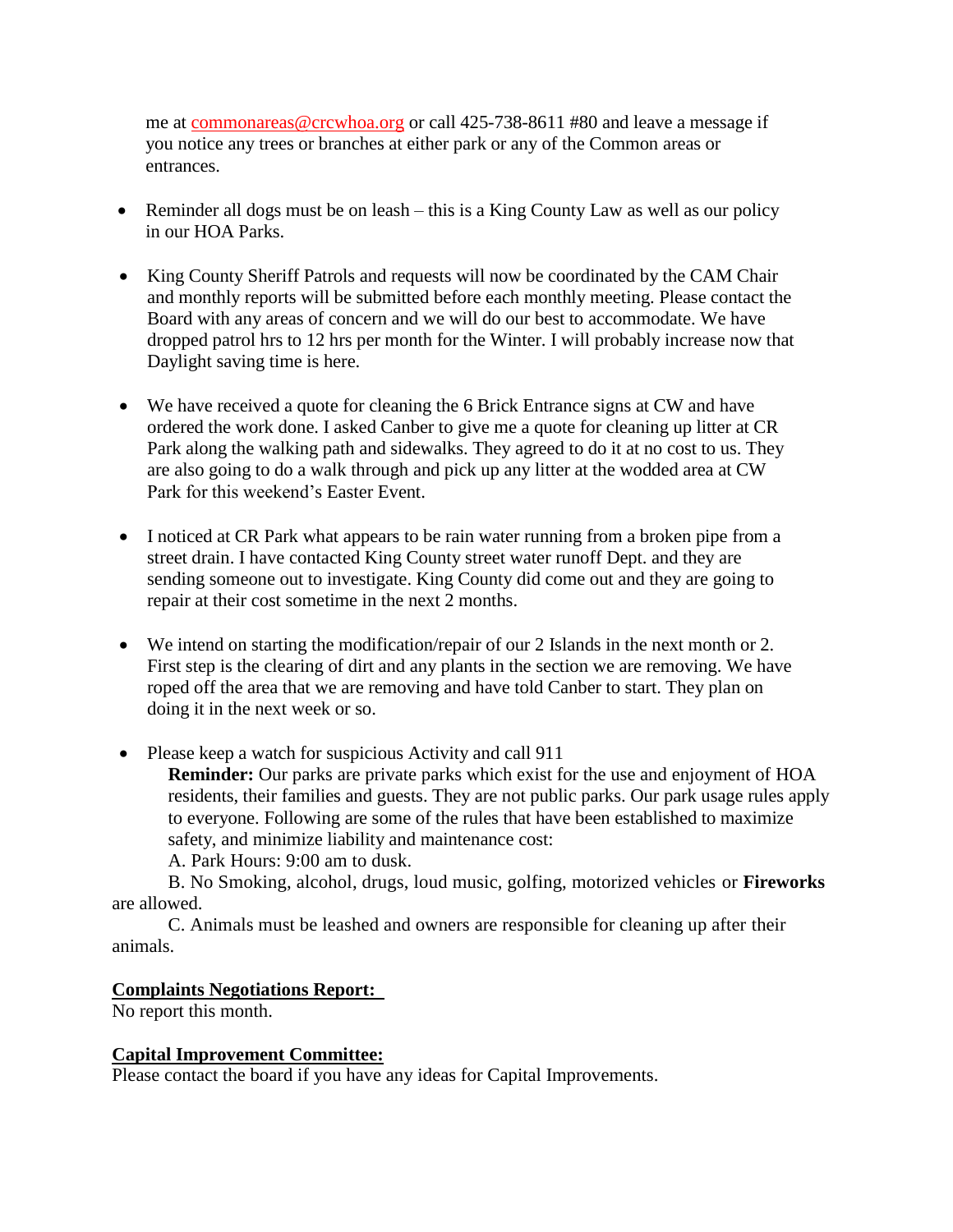# **Legal and Insurance Report:**

We brought up the question of what are we doing since we got legal permission to fix up a property that is in dire need of work.

### **Nominating Committee**

John Utz is chair, Catherine George is a member. There is one old open Board position. There will be two Board positions up for reelection in 2015. If you are interested in serving on the Board, please contact a Board member or attend a monthly meeting.

# **New web site:**

Catherine has been able to update the new web site. She will try to get the new site ready for a May  $1<sup>st</sup>$  go live date.

# **Old Business:**

We discussed Saturday's Easter Event.

# **New Business:**

We discussed the Spring postcard process and agreed to start May  $5<sup>th</sup>$ . We expect to mail the postcards in mid-May and verify status in mid-June.

Roles for the 2014 HOA Board Members

| Valerie Frazier  | President                                 |
|------------------|-------------------------------------------|
| John Utz         | Nominating Committee Chair/Vice President |
| Alicia Follette  | Complaints                                |
| George McGill    | Common Areas Chair/Cul-de-sac Chair       |
| Don Nelson       | Legal and Insurance/Treasurer             |
| Catherine George | <b>ACC/Web Master/Reporting Secretary</b> |

**Special Topics:** Visit our Website and contact the HOA via Email at:

Web – [www.crcwhoa.org](http://www.crcwhoa.org/)

Email – [president@crcwhoa.org](mailto:president@crcwhoa.org)

If you would like to give us your email address in order to be added to our email announcements please send your info to [bookkeeper@crcwhoa.org.](mailto:bookkeeper@crcwhoa.org) Please visit us on Facebook also.

A motion was made to adjourn the meeting at 8:13pm.

# **Next Board Meetings:**

- May  $20^{th}$ , 2014
- June  $17^{th}$ , 2014
- $\bullet$  July  $15^{th}$ , 2014
- August  $19^{th}$ , 2014
- $\bullet$  September15th, 2014
- October  $21<sup>st</sup>$ , 2014
- November  $18<sup>th</sup>$ , 2014